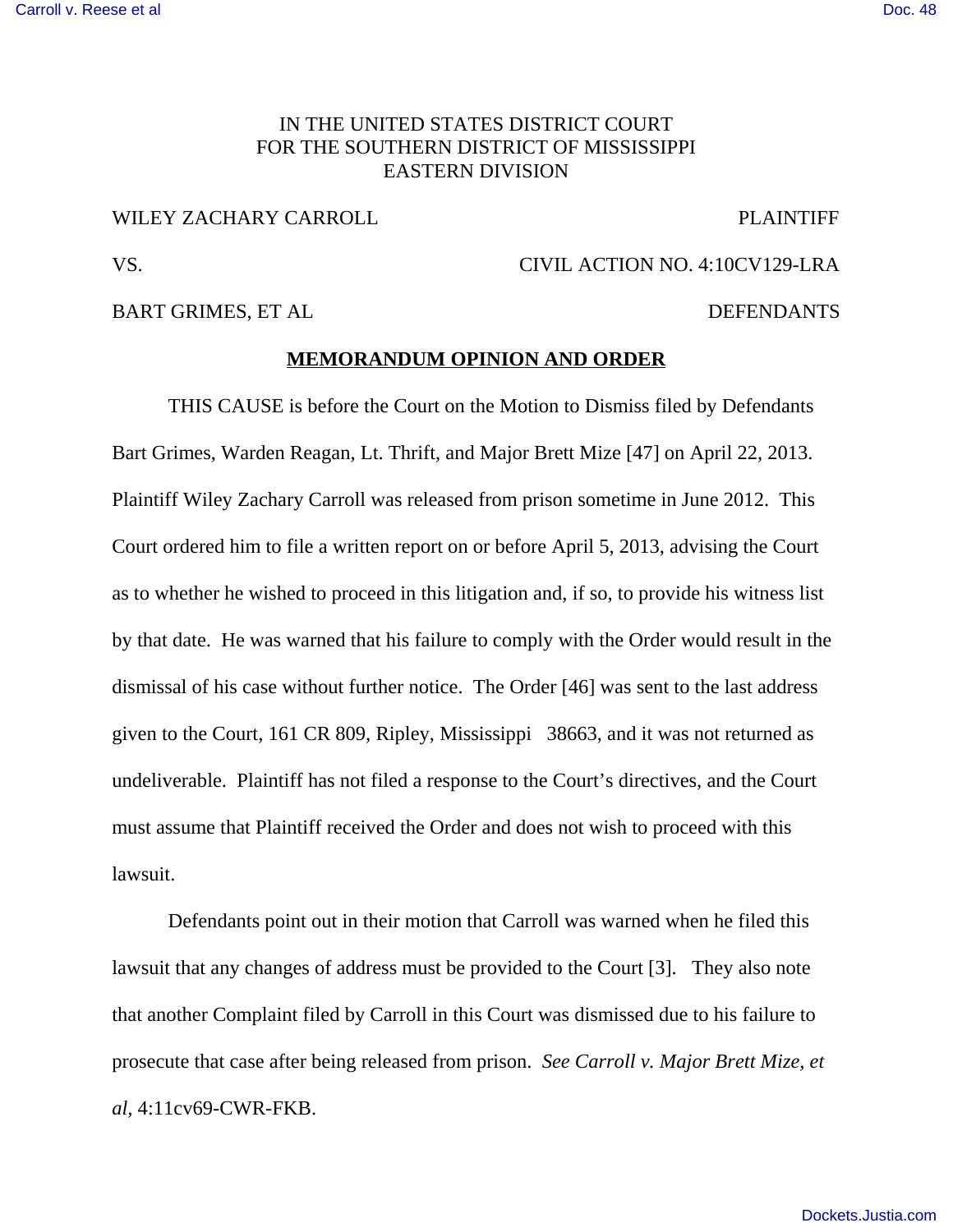This Court has the authority to dismiss an action for failure of a Plaintiff to prosecute or to comply with any order of the Court both under FED. R. CIV. P. 41(b) and under its inherent authority. *See McCullough v. Lynaugh*, 835 F.2d 1126 (5th Cir. 1988)*; Link v. Wabash R.R. Co.*, 370 U.S. 626, 630-631 (1962). The Court must be able to clear its calendars of cases that remain dormant because of the inaction or dilatoriness of the parties seeking relief, so as to achieve the orderly and expeditious disposition of cases. Such a sanction is necessary in order to prevent undue delays in the disposition of pending cases and to avoid congestion in the calendars of the court. *Link*, *supra*, 370 U.S. at 630. The actions of Plaintiff also prejudice the rights of Defendants to fully defend the claims made against them.

Many of Carroll's claims against these Defendants may be moot after his release from MDOC custody. It is understandable that he may not wish to go forward with his claims since he is no longer incarcerated. Further, his failure to respond to the Court's last Order confirms that he has lost interest in proceeding in the prosecution of his claims; otherwise, he would have contacted the Court after his release. Defendants' Motion to Dismiss [47] shall be granted and his Carroll's case shall be dismissed.